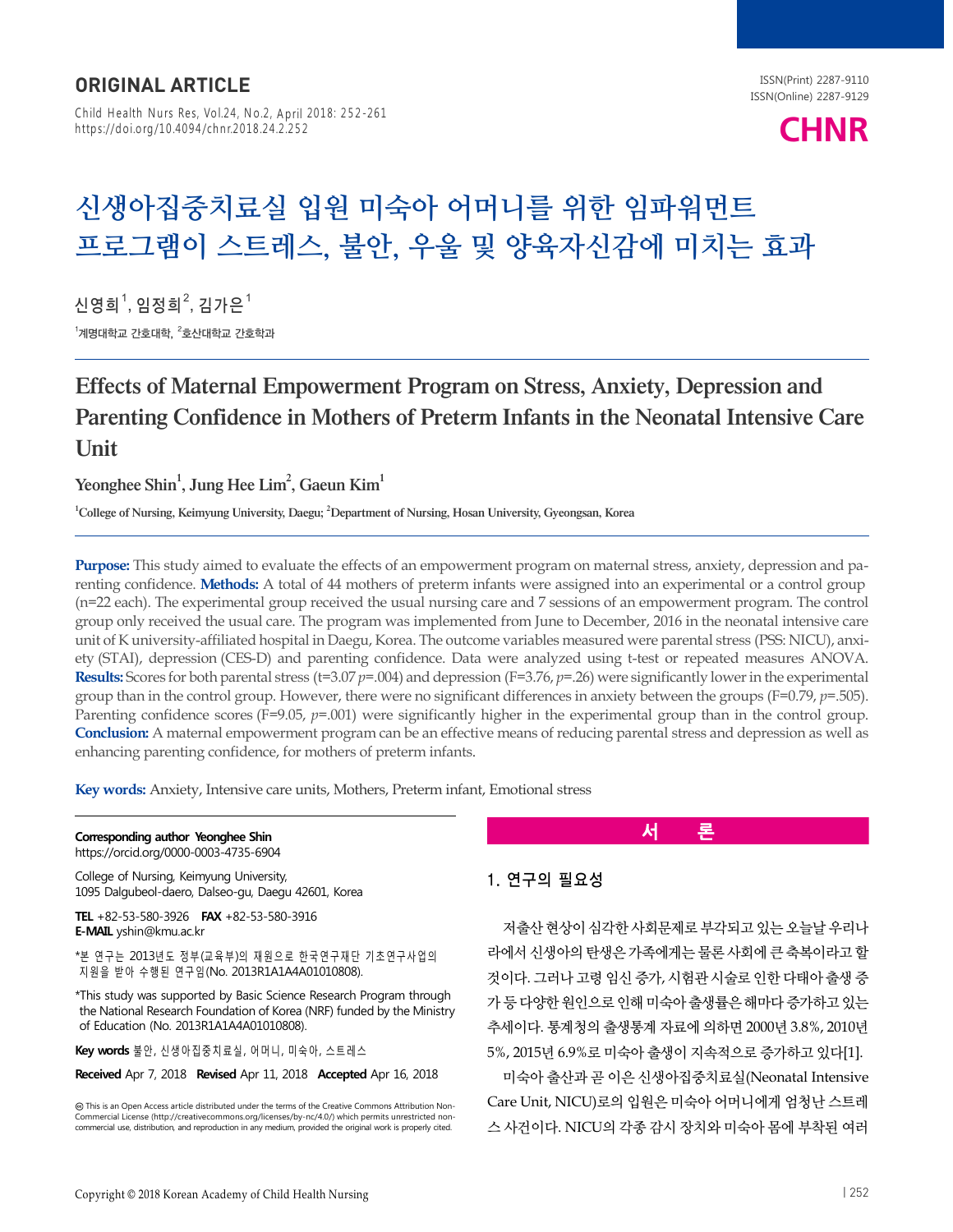가지 튜브와 줄들, 작고 연약한 외모와 행동반응으로 미숙아 어머 니는 심리적 충격을 받으며, 아기와의 분리와 부모역할 변화를 경 험함에 따라 슬픔, 상실감, 두려움, 분노, 죄책감, 절망감을 느끼게 된다[2]. 이러한 스트레스와 정신적 고통은 불안과 우울을 야기할 뿐 아니라 미숙아 퇴원 후에도 부모역할 수행에 어려움을 겪게 한 다[3]. Pace 등[4]은 출산 초기 미숙아 어머니의 48%가 불안 증상 을 보이고 40%가 우울 증상을 보인다고 하였다. 불안이나 우울 증 상이 심한 어머니일수록 아기의 신호에 덜 민감하고 덜 반응하며, 아기와의 심리적 거리감으로 상호작용을 적게 한다는 보고가 있다 [5]. 미숙아 어머니의 스트레스, 불안, 우울과 같은 부정적 정서는 어머니의 자신감을 저하시키고 원만하지 못한 부모-자녀 관계를 형성함에 따라 결과적으로 자녀의 인지, 사회, 정서 발달에 부정적 영향을 주게 될 가능성이 높다[6].

따라서 미숙아 어머니의 스트레스와 불안, 우울을 경감시키고 양육자신감을 가질 수 있도록 하기 위해서는 특별한 임파워먼트 (empowerment)가 필요할 것으로 본다. 임파워먼트란 '힘을 주 다' 혹은 '능력을 강화하다'의 의미로, 취약한 상태에 처한 개인이 자신이 가진 잠재력과 능력을 인식하여 스스로 부정적인 상황을 극복해 나갈 수 있도록 내적 동기화를 자극하는 전략이다[7]. 미숙 아 어머니의 역량을 강화시켜 줌으로써 상황 인식, 태도, 행동 등에 긍정적 영향을 미치게 되어 스트레스, 불안, 우울이 완화되고 양육 자신감이 향상될 것이다. NICU에 입원한 미숙아의 부모에게 조기 임파워먼트 프로그램을 제공했을 때 미숙아 부모들이 미숙아 돌봄 과 부모역할에 힘을 얻고 부모 스트레스가 감소하였다는 보고가 있다[6,7]. 한편 Kim [8]은 산전에 모유수유 임파워먼트 프로그램 을, Kang, Choi와 Ryu [9]는 산후에 모유수유 임파워먼트 프로그 램을 제공하고 산후 12주째 완전 모유수유율을 확인한 결과, 각각 95%와 60%로 보고되어 조기 중재의 중요성을 보여주고 있다.

현재까지 미숙아 어머니를 위한 중재연구를 고찰한 결과, 미숙아 가 퇴원하기 직전 짧은 기간의 중재가 주를 이루고 있었다[10,11]. 대부분의 미숙아 어머니들이 미숙아 입원 초기에 심한 스트레스 와 불안을 겪음에도 불구하고 미숙아 입원 초기부터 중재 프로그 램을 적용한 연구는 부족한 실정이다. 이에 본 연구는 미숙아 어머 니의 다양한 요구와 문제를 고려하여 미숙아의 출생 초기부터 퇴 원 후 1개월까지 임파워먼트 프로그램을 적용시킨 후 미숙아 어머 니의 스트레스, 불안, 우울, 양육자신감에 미치는 효과를 검증하고 자 하였다.

#### 2. 연구목적

본 연구의 목적은 NICU에 입원한 미숙아의 어머니를 위한 임

파워먼트 프로그램이 미숙아 어머니의 스트레스, 불안, 우울, 양육 자신감에 미치는 효과를 검증하는 것이다.

#### 3. 연구 가설

- 가설 1. 임파워먼트 프로그램을 제공받은 실험군은 프로그램 을 제공받지 않은 대조군보다 스트레스 점수가 낮아질 것이다.
- 가설 2. 임파워먼트 프로그램을 제공받은 실험군은 프로그램 을 제공받지 않은 대조군보다 시간이 경과함에 따라 불안 점 수가 낮아질 것이다.
- 가설 3. 임파워먼트 프로그램을 제공받은 실험군은 프로그램 을 제공받지 않은 대조군보다 시간이 경과함에 따라 우울 점 수가 낮아질 것이다.
- 가설 4. 임파워먼트 프로그램을 제공받은 실험군은 프로그램 을 제공받지 않은 대조군보다 시간이 경과함에 따라 양육자 신감 점수가 높아질 것이다.

### **연구 방법**

#### 1. 연구설계

본 연구는 미숙아 어머니 임파워먼트 프로그램이 스트레스, 불안, 우울, 양육자신감에 미치는 효과를 규명하기 위한 비동등성 대조군 전후시차 설계(nonequivalent control group nonsynchronized design)의 유사 실험연구이다.

#### 2. 연구대상

본 연구의 대상은 2016년 6월 1일부터 12월 31일까지 대구광역 시에 소재하고 있는 일개 상급종합병원의 NICU에 입원한 미숙아 의 어머니이다. NICU에 입원한 미숙아 어머니의 스트레스는 입원 4일 이내에 가장 높다는 연구결과[12]를 고려하고, 임파워먼트 프 로그램의 조기 개입효과를 확인하기 위해 NICU에 입원한 지 3일 이내의 미숙아를 가진 어머니를 대상으로 하였으며, 대상자의 구 체적 선정기준은 다음과 같다.

- 재태기간 37주 미만, 출생 시 체중 1,000 g~2,500 g의 미숙아 를 출산한 20세 이상의 초산모
- 선천성 결함이나 합병증이 없는 미숙아를 출산한 자
- 산후 합병증과 정신과적 병력이 없고 미숙아 양육에 직접 참 여하는 자
- NICU에 직접 면회를 올 수 있는 자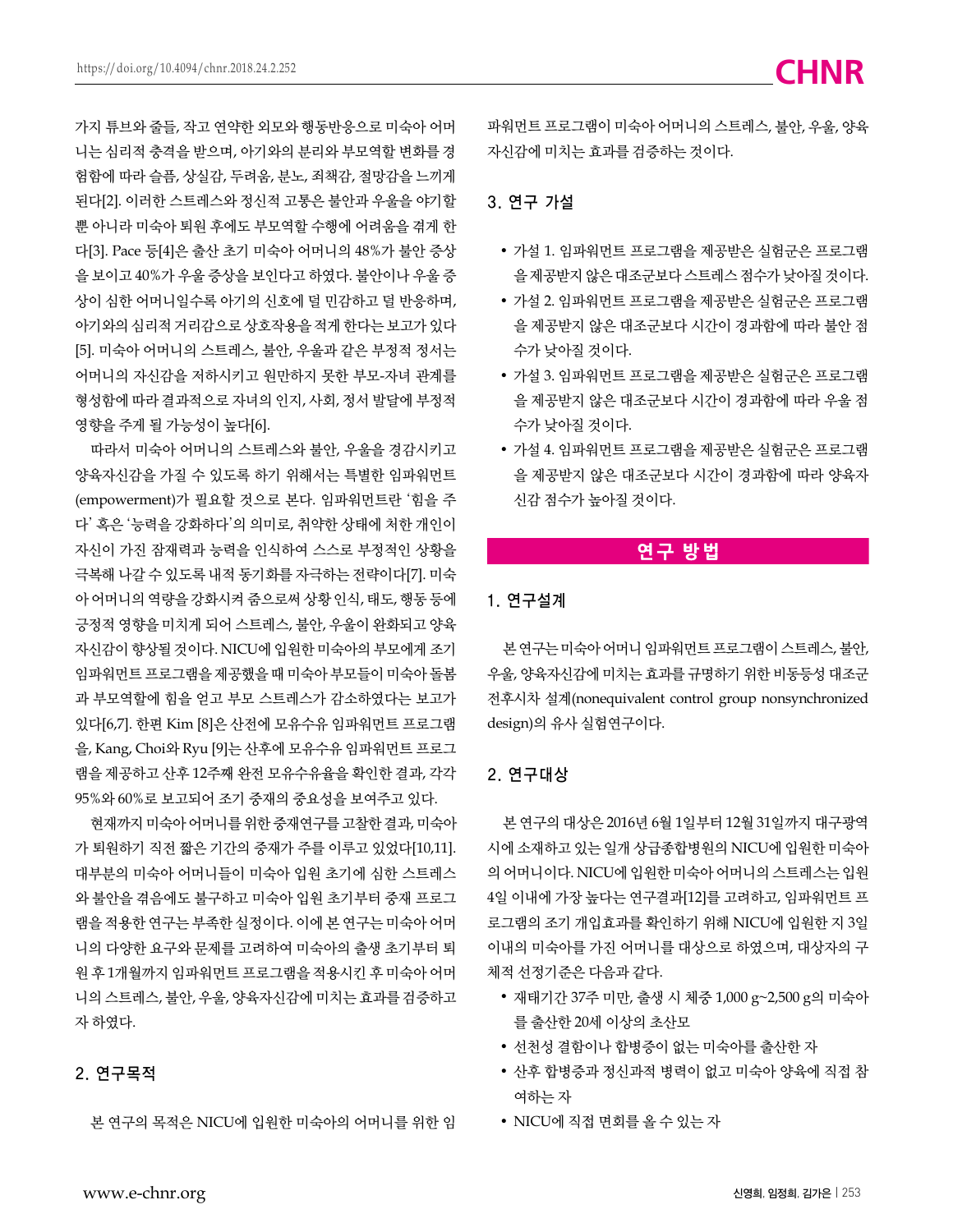본 연구를 위한 필요 대상자 수 산출은 G\*Power 3.1.9.2 프로그 램을 활용하여 t-test에서 검정력 .80, 유의수준 .05, 효과크기 .50을 적용[13]했을 때 실험군과 대조군 각각 21명이 요구되었으나, 탈락 율 15%를 고려하여 각 군당 25명씩 총 50명을 표집하였다. 연구진 행 중 실험군의 경우 총 3명(사망 1명, 상태악화 1명, 가정방문 거절 1명)이 탈락하였고, 대조군에서도 총 3명(설문지응답 거절 3명)이 탈락하여 총 44명(실험군 22명, 대조군 22명)이 연구에 참여하였 다. 본 연구에서 실험군과 대조군 대상자 선정을 한 개의 병원으로 제한한 이유는 여러 가지 측정변수에 미치는 영향을 최대한 배제 하여 그룹 간 동질성을 확보하기 위함이었다.

#### 3. 연구도구

본 연구의 도구는 일반적 특성 13문항, 스트레스 20문항, 불안 20문항, 우울 20문항, 양육자신감 14문항의 구조화된 설문지로 구 성되었다. 본 연구에 사용된 도구는 개발자와 번역자의 사전 승인 을 이메일로 받은 후 자료수집하였다.

#### 4. 스트레스 척도

본 연구에서 미숙아 어머니의 스트레스는 Miles, Funk와 Carlson [12]이 NICU 입원 미숙아 부모들의 물리적, 심리 ․ 사회적 환경에 서 발생하는 스트레스를 측정하기 위해 개발한 Parental Stressor Scale: Neonatal Intensive Care Unit (PSS: NICU)를 Jeon [14]이 수정 ․ 보완한 것을 사용하였다. PSS: NICU는 의료진 행동, NICU 환경, 아기 외모와 행동, 부모역할의 하부 영역 총 20문항으로 구성 되어 있으며, '전혀 걱정하지 않는다' 0점에서 '아주 많이 걱정한 다' 4점의 5점 척도로 점수가 높을수록 스트레스 정도가 높음을 의 미한다. 본 도구 개발 당시 신뢰도계수 Cronbach's ⍺는 .93 [12]이 었으며, Jeon [14]의 연구에서 Cronbach's ⍺는 .91이었고, 본 연 구에서의 신뢰도계수 Cronbach's ⍺는 .95였다.

#### 5. 불안 척도

본 연구에서는 Kim과 Shin [15]의 한국판 Spielberger의 불안 척도(K-STAI)를 사용하였다. 본 도구는 20개 문항의 4점 척도로 긍정과 부정의 문항을 포함하고 있다. 긍정 문항에서는 '대단히 그렇다'를 1점, '전혀 그렇지 않다'를 4점으로 하고, 부정의 문항 에서는 '전혀 그렇지 않다'를 1점, '대단히 그렇다'를 4점으로 하 였다. 가능한 점수 범위는 20~80점이고, 점수가 높을수록 불안이 심한 것으로 해석하며, 20~34점은 '매우 양호,' 35~50점은 '양호,'

51~64점은 '불량,' 65~80점은 '매우 불량'으로 분류하고 있다[16]. Kim과 Shin [15]의 연구에서는 신뢰도 계수 Cronbach's ⍺는 .92 였고, 본 연구에서의 신뢰도 계수 Cronbach's ⍺는 .95였다.

### 6. 우울 척도

본 연구에서는 지역사회 역학 조사용으로 Radloff [17]가 개발한 우울척도(The Center for Epidemiological Studies Depression Scale\_Revision, CES-D)를 Cho와 Kim [18]이 번역한 한국어판 CES-D를 사용하였다. 이 척도는 모두 20개 문항의 자가보고형 설문지로, 지난 일주일 동안 경험했던 우울증상의 빈도에 따라 '극히 드물다'를 0점, '대부분 그렇다'를 3점으로 하였다. 가능한 점수 범위는 0~60점이며, 16점 이상은 임상적 우울위험이 높은 것으로 판단하였다[18]. Cho와 Kim [18]의 연구에서의 신뢰도 계수 Cronbach's ⍺는 .89였고, 본 연구에서 Cronbach's ⍺는 .93 이었다.

#### 7. 양육자신감 척도

양육자신감은 Lederman, Weingarten과 Lederman [19]이 개 발한 산욕기 자가평가도구 중 어머니역할 자신감을 Lee [20]가 번 역한 것을 사용하였다. 이 도구는 어머니의 부모역할, 영아행동을 해석하는 능력, 영아요구를 충족시킬 수 있는지에 대한 자신감을 측정하는 총 14개 문항의 4점 척도로 '전혀 그렇지 않다' 0점에서 '정말 그렇다' 3점까지 이며, 가능한 점수 범위는 0~42점이고, 점 수가 높을수록 자신감이 높음을 의미한다. 도구의 신뢰도 계수는 Lee [20]의 연구에서는 Cronbach's ⍺는 .95였으며, 본 연구에서 Cronbach's ⍺는 .84였다.

#### 8. 자료 수집 방법

자료수집은 2016년 6월 1일부터 12월 31일까지 실시하였으며, 연구에 참여한 대상자의 윤리적인 보호를 위하여 D 의료원 생명윤 리위원회로부터 승인을 받은 후(HA2013-11-17) 진행하였다. 먼 저 연구자는 담당병원 책임자와 간호부에 연구목적과 방법을 설명 한 후 허락을 받았다. 그리고 연구대상자에게는 연구의 목적과 내 용, 기간, 절차, 비밀보장과 수반될 수 있는 위험, 본 연구의 대상자 선정기준과 연구진행 중 언제든지 연구참여에 대한 중단 의사를 밝힐 수 있다는 것에 대해 설명하였고, 대상자 연락처 등 개인정보 는 연구종료 후 분쇄하여 폐기할 것임을 알렸으며, 연구대상자가 자발적 참여를 동의한 경우 서면동의서를 받고 자료를 수집하였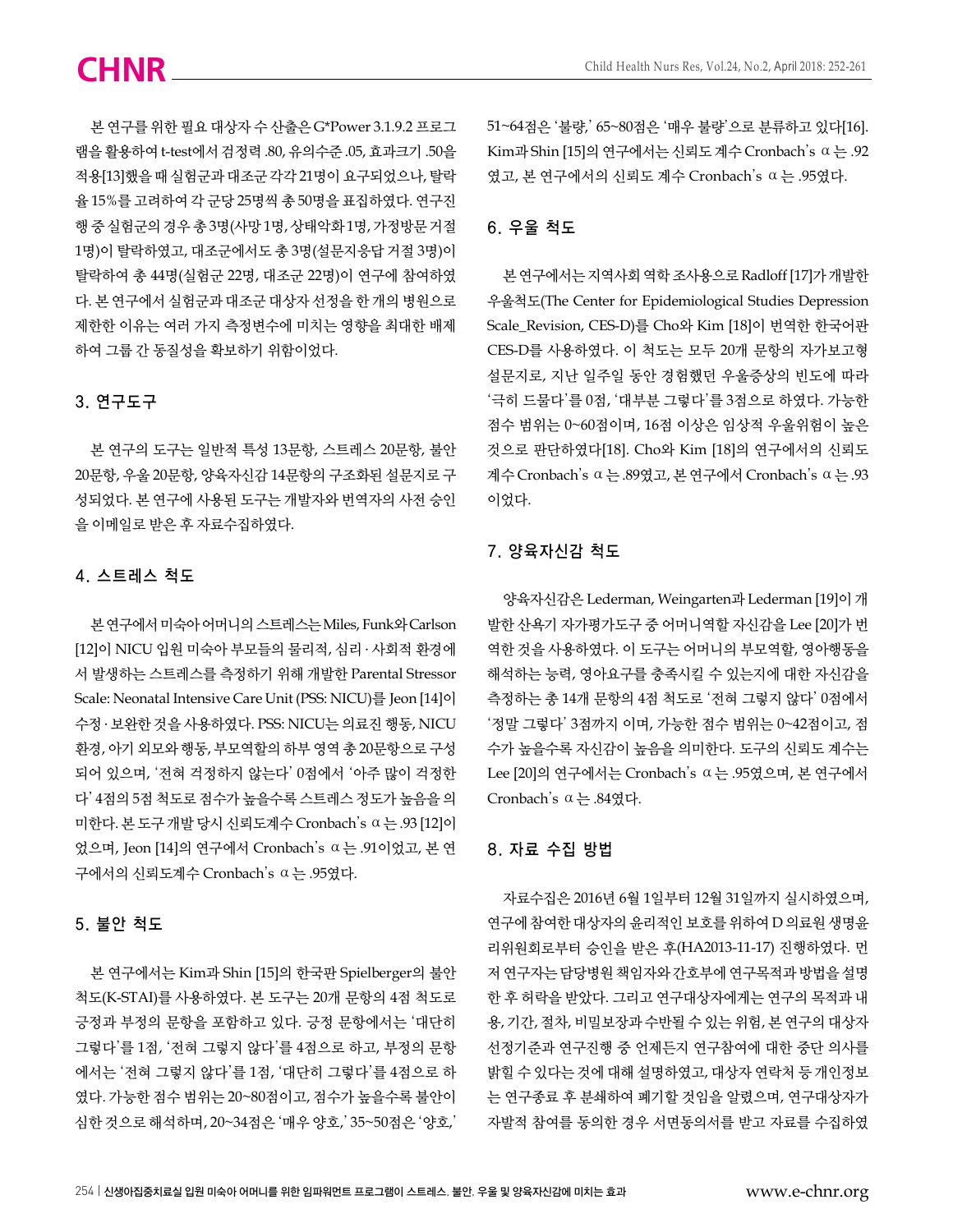다. 두 군 간의 실험효과의 확산을 막기 위해 자료수집기간의 차이 를 두었다. 즉, 대조군을 먼저 자료수집하고 나서 2주 후 실험군의 자료수집을 진행하였다.

#### 9. 사전 조사

사전 조사는 병원을 방문한 미숙아 어머니 중 선정기준에 부합 한 자를 선택하여 연구대상자가 연구동의서에 서면동의한 직후 미 숙아와 어머니에 대한 일반적 특성과 환아의 임상적 특성을 조사 하고, 기준자료(baseline data)로써 어머니의 스트레스, 불안, 우 울, 양육자신감을 설문 조사하였다. 대상자에게는 설문에 응한 보 답으로 소정의 선물을 제공하였다.

#### 10. 미숙아 어머니 임파워먼트 프로그램의 개발과 적용

프로그램 개발은 문헌고찰을 통해 미숙아 어머니에 영향을 미 치는 요인들과 스트레스, 불안, 우울, 양육자신감 프로그램에 대한 선행연구들을 분석하고, 관련 문헌들을 참고로 연구자가 프로그

|  |  | Table 1. Empowerment Program for Mothers of Preterm Infants |  |  |  |  |
|--|--|-------------------------------------------------------------|--|--|--|--|
|--|--|-------------------------------------------------------------|--|--|--|--|

램 초안을 구성하였다.

프로그램 초안은 간호학 교수 2인, 소아과 전문의 1인, 8년 이 상 NICU 근무경력을 가진 간호사 2인에게 프로그램 내용과 구성 이 적합한 지에 대한 자문을 받아 타당성을 확인하였고, 과거에 미숙아를 양육한 경험이 있는 어머니 3인의 의견을 반영하여 내 용, 회기, 시간을 수정 ․ 보완하여 완성하였다. 내용 타당도(Content Validity Index, CVI)는 .8이었다.

임파워먼트 프로그램은 미숙아 어머니를 위한 심리적 돌봄, 미 숙아의 특성 이해하기, 미숙아의 일상적 돌보기, 응급상황 대처, 발 달 지지적 돌봄에 대한 정보제공과 실습을 통한 미숙아 어머니의 적극적 참여유도 및 스스로 문제해결을 할 수 있다는 자신감과 통 제감을 증진시키는 전략으로 구성하였다. 프로그램 운영은 총 7회 에 걸쳐 실시되었다(Table 1). 1차 중재는 미숙아의 NICU 입원 1~3일에 미숙아 어머니와 면대면으로 실시하였으며, 미숙아 출산 과 NICU 입원과 관련한 경험과 느낌을 표현하게 하고 공감하였 다. 또한 NICU 환경, 기구, 의료진, 치료절차, 미숙아의 특성(외모, 행동, 신체징후), 입원 미숙아 부모들이 흔히 느끼는 감정 등에 관 한 구두설명과 함께 준비된 교육자료를 제공하였다. 또한 대상자

| Session<br>(duration)                    | Topic                                                                                           | Content                                                                                                                                                                                            | Method                                                 |
|------------------------------------------|-------------------------------------------------------------------------------------------------|----------------------------------------------------------------------------------------------------------------------------------------------------------------------------------------------------|--------------------------------------------------------|
| First session<br>(60minutes)             | Psychological care for<br>mothers                                                               | Orientation to NICU function and environment<br>· Characteristics of premature infants<br>· Emotional expression of premature infants and NICU admission<br>· Characteristics of premature infants | $\cdot$ Lecture                                        |
| Second session<br>$(60 \text{ minutes})$ | Routine care of<br>preterm infants                                                              | · Proper holding and cuddling of the baby<br>· Skin care and changing a diaper<br>· Proper bathing of the baby<br>· Techniques to stimulate the baby<br>· Comfort touch                            | $\cdot$ Lecture<br>· Demonstration<br>· Training       |
| Third session<br>(90 minutes)            | Proper and safe feeding,<br>skills enhancement on<br>how to cope with an<br>emergency situation | · Proper positioning while feeding and burping after feeding<br>· Heimlich maneuver<br>· Cardiopulmonary resuscitation (CPR)                                                                       | $\cdot$ Lecture<br>$\cdot$ Demonstration<br>· Training |
| Fourth session<br>$(60 \text{ minutes})$ | Interpretation of infant's<br>behavior                                                          | · Infant's behavioral cues and ways to respond<br>$\cdot$ Preparing for discharge                                                                                                                  | $\cdot$ Lecture                                        |
| Fifth session<br>(90 minutes)            | Evaluation of infant's<br>health and child care<br>environment                                  | · Assessment of infant's health & developmental status<br>· Identification and reinforcement of mother's parenting attitude                                                                        | $\cdot$ Lecture<br>· Observation<br>Ouestion & answer  |
| Sixth session<br>(30 minutes)            | Evaluation and support<br>for child care                                                        | · Provide parental confidence and support for child care                                                                                                                                           | $\cdot$ Support<br>· Counseling<br>· Coaching          |
| Seventh session<br>(30 minutes)          | Support & counseling                                                                            | $\cdot$ Counseling and emotional support                                                                                                                                                           | · Support<br>· Counseling                              |

NICU=Neonatal intensive care unit.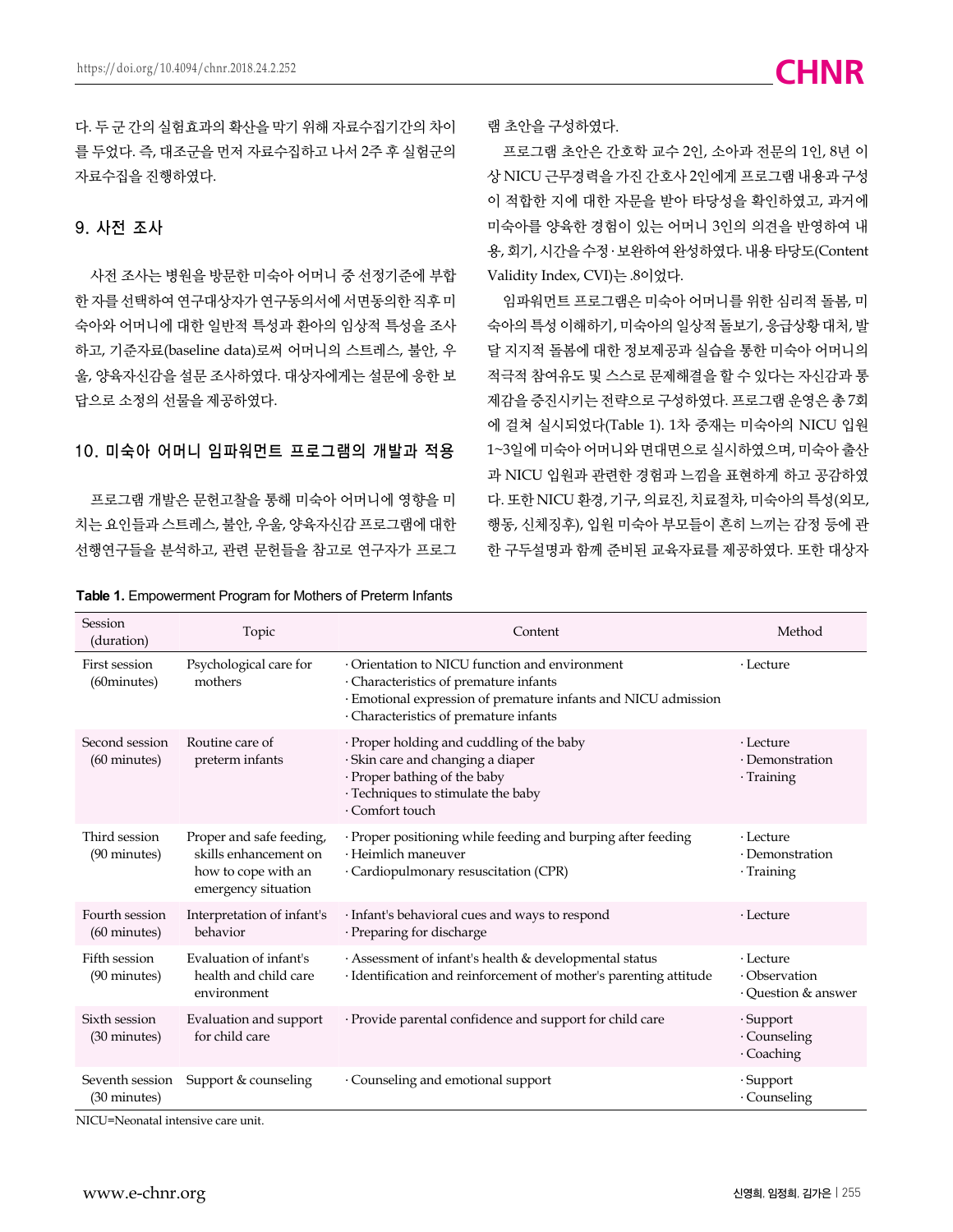에게 기도를 해주어도 되는지를 묻고 원하는 경우 연구자가 미리 준비한 성경 구절을 함께 읽고, 기도로 마무리하였다. 2차 중재는 1 차 중재 후 2~4일 후에 중재를 제공하였으며, 미숙아 돌보기(미숙 아를 안는 법, 기저귀를 교환하는 방법 등), 적절한 자극 수준(시각, 청각, 촉각 자극)과 안위터치(comfort touch)에 대해 교육한 후 인 형을 이용하여 실습하였다. 2차 중재 후에는 연구자가 정기적으로 NICU를 방문하여 미숙아 어머니의 질문에 답하였다. 연구자가 없 을 경우에는 전화로 문의하도록 하였다. 3차 중재는 미숙아 퇴원 4~5일 전에 진행하였으며, 미숙아의 안전한 수유(모유수유, 젖병 수유), 응급상황 대처(수유 중 질식, 심정지)에 대해 동영상 교육하 고, 모형을 가지고 실습하였다. 4차 중재는 퇴원 1~3일 전에 실시 하였으며, 미숙아가 곧 퇴원 예정이므로 가정에서의 아기 행동의 해석과 대처법 등에 대해 교육하였다. 5차 중재는 미숙아 퇴원 후 1~3일 경에 가정에서 이루어졌다. 연구자가 가정을 방문하여 아기 의 건강상태와 양육환경을 확인하고, 어머니가 양육역할을 잘 수 행하는지 점검하였다. 부족한 부분은 재교육하여 어머니 양육수 행능력을 강화시켰다. 퇴원 후 미숙아를 직접 양육하면서 스트레 스와 불안이 높은 시기이므로 어머니가 혼란을 겪지 않도록 지지 하고 격려하였다. 6차 중재는 미숙아의 외래진료가 예약되어 있는 퇴원 3~7일에 외래에서 만남을 가졌고, 부모의 아동 돌봄에 대해 지지해주거나 자신감을 북돋아 주었다. 7차 중재는 퇴원 1개월 후 에 전화통화로 미숙아 성장과 발달 상태를 확인하고 상담하였으 며, 어머니의 정서 상태를 확인하여 부정적인 감정에 대해서는 격 려하고 잘 하고 있는 부분은 칭찬하고 지지하며, 미숙아 양육과 관 련한 궁금한 점에 대해 질의/응답하였다. 마지막으로, 미숙아 어 머니에게 용기를 잃지 말며 희망을 가지고 미숙아를 양육하도록 당부하면서 마무리하였다. 모든 중재가 종료되었을 때 실험군과 대조군 모두 교육내용을 소책자로 구성하여 미숙아 어머니에게 제 공하였다.

#### 11. 사후 조사

사후 조사는 세 차례에 걸쳐 조사하였는데, 1차는 미숙아의 NICU 퇴원 1~3일 전에, 2차는 퇴원 3일째, 3차는 퇴원 후 1달째에 조사하였다. 1차 조사는 스트레스, 불안, 우울 변수를 측정하였고, 양육자신감은 퇴원 후 미숙아를 돌보는 상황에서 평가할 수 있으 므로 1차 조사에는 포함하지 않았다. 2차와 3차 조사는 우편을 통 해 불안, 우울, 양육자신감 변수를 설문 조사하였다. 스트레스는 미 숙아의 NICU 입원 상황에서의 부모 스트레스를 측정하기 위함이 었으므로 1차 조사에만 포함하였고, 2차와 3차 조사에서는 포함하 지 않았다. 설문지의 회수율을 높이기 위해 대상자에게 설문지를

우송할 때 반송봉투와 함께 소정의 선물을 동봉하였다.

#### 12. 자료 분석 방법

수집된 자료는 SPSS/WIN 21 프로그램을 사용하여 전산통계 처리하였다. 연구대상자의 인구학적 특성 및 두 집단의 동질성 검 증을 위해 기술통계와 $\,x^2\,$ test, t-test를 하였으며, 정규성 검증을 위 하여 Shapiro-Wilk test를 사용하였고, 가설 검증을 위해 t-test와 반복측정 분산분석으로 분석하였다.

#### **연구 결과**

#### 1. 대상자의 일반적 특성 및 동질성 검증

본 연구의 일반적 특성은 Table 2와 같다. 어머니의 경우, 연령은 평균 33.82세이며, 모두 전문대졸 이상이었고, 월수입은 251~350 만원이 38.6%로 가장 많았으며, 종교를 가지고 있지 않은 경우가 68.2%로 대부분이었다. 어머니의 40.9%가 임신기간 동안 직업을 유지하고 있었고, 79.5%가 제왕절개 분만이었다. 또한 25%가 불 임시술을 받았으며, 퇴원 후 육아를 도와줄 사람이 없다고 응답한 경우가 61.4%였다.

미숙아의 경우, 남아가 59.1%로 여아 40.9%보다 많았으며, 재 태기간은 평균 31.59주였고, 출생 시 체중은 평균 1,602.73 g, 신장 은 평균 40.34 cm, 두위는 평균 29.42 cm이었다. 미숙아의 입원기 간은 평균 28.82일이었으며, 아프가 점수의 평균은 1분과 5분이 각 각 6.68점과 8.02점이었다.

일반적 특성에 대한 실험군과 대조군의 동질성 검증에서 통계 적으로 유의한 차이가 없어 두 집단이 동질한 것으로 나타났다.

#### 2. 대상자의 종속변수에 대한 동질성 검증

종속변수에 대한 동질성 검증결과는 Table 3과 같다. 스트레스 는 평균 3.37점, 불안은 평균 2.50점, 우울은 평균 0.90점, 양육자신 감은 평균 2.17점이었다. 종속변수에 대한 실험군과 대조군의 동 질성 검증에서 통계적으로 유의한 차이가 없었다. 종속변수의 정 규성 검증을 위해 Shapiro-Wilk test를 시행한 결과 모두 정규분포 를 따르는 것으로 확인되었다.

#### 3. 미숙아 어머니 임파워먼트 프로그램의 효과 검정

가설 1 '임파워먼트 프로그램을 제공받은 실험군은 프로그램을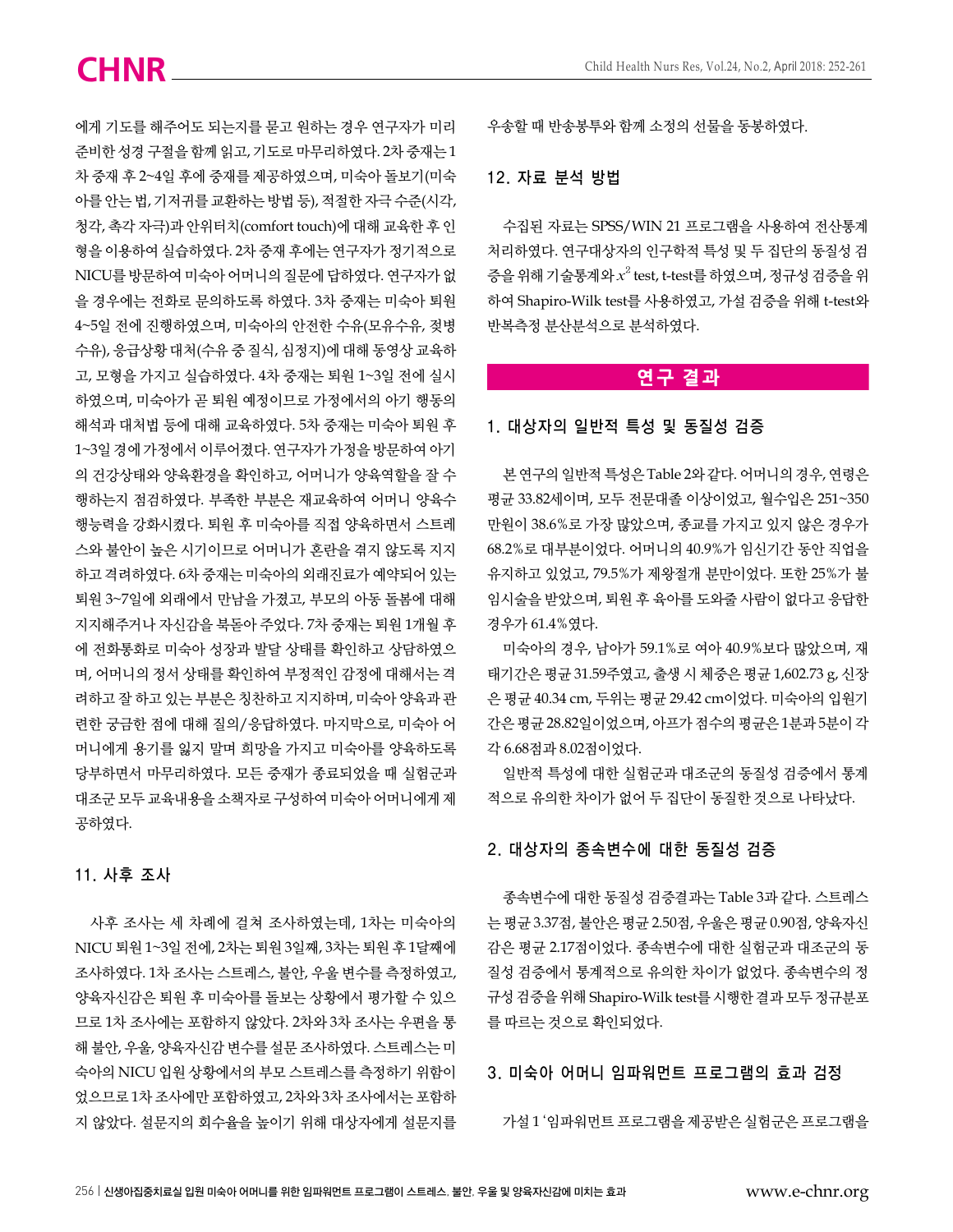|                        |                                          | Categories                                      | Total                             | Exp. $(n=22)$                  | Cont. $(n=22)$                |            |        |
|------------------------|------------------------------------------|-------------------------------------------------|-----------------------------------|--------------------------------|-------------------------------|------------|--------|
| Variables              | Characteristics                          |                                                 | $n$ (%) or<br>$M\pm SD$           | $n$ (%) or<br>$M\pm SD$        | $n$ (%) or<br>$M\pm SD$       | $x^2$ or t | p      |
| Mothers                | Age (year)                               |                                                 | 33.82±4.46                        | $32.73 \pm 4.82$               | $34.91 \pm 3.88$              | 1.65       | .106   |
|                        | Education                                | Community college<br>College<br>Graduate school | 6(13.6)<br>34(77.3)<br>4(9.1)     | 4(18.2)<br>16(72.7)<br>2(9.1)  | 2(9.1)<br>18(81.8)<br>2(9.1)  | 0.78       | .676   |
|                        | Monthly income<br>$(10,000 \text{ won})$ | $151 - 250$<br>251~350<br>>351                  | 13(29.6)<br>17(38.6)<br>14 (31.8) | 7(31.8)<br>10(45.5)<br>5(22.7) | 6(27.3)<br>7(31.8)<br>9(40.9) | 1.75       | .417   |
|                        | Religion                                 | Yes<br>No                                       | 14(31.8)<br>30(68.2)              | 6(27.3)<br>16(72.7)            | 8(36.4)<br>14(63.6)           | 6.27       | .180   |
|                        | Employment                               | Employed<br>Unemployed                          | 18(40.9)<br>26(59.1)              | 10(45.5)<br>12(54.5)           | 8(36.4)<br>14 (63.6)          | 1.21       | .545   |
|                        | Mode of delivery                         | Vaginal delivery<br>Cesarean section            | 9(20.5)<br>35(79.5)               | 5(22.7)<br>17(77.3)            | 4(18.2)<br>18 (81.8)          | 1.03       | .598   |
|                        | Infertility treatment                    | Yes<br>No                                       | 11(25.0)<br>33(75.0)              | 6(27.3)<br>16(72.7)            | 5(22.7)<br>17(77.3)           | 0.12       | .728   |
|                        | Childcare helper                         | Yes<br>$\rm No$                                 | 17(38.6)<br>27(61.4)              | 10(45.5)<br>12(54.5)           | 7(31.8)<br>15(68.2)           | 1.87       | .393   |
| Infants                | <b>Sex</b>                               | Male<br>Female                                  | 26(59.1)<br>18 (40.9)             | 13(59.1)<br>9(40.9)            | 13(59.1)<br>9(40.9)           | 0.00       | > .999 |
| Gestational age (week) |                                          |                                                 | 31.59±2.66                        | 31.50±2.37                     | $31.68 \pm 2.95$              | 0.23       | .823   |
|                        | Birth weight (g)                         |                                                 | $1,602.73 \pm 443$                | 1,549.09 ± 445                 | $1,656.36 \pm 445$            | 0.79       | .429   |
|                        | Birth height (cm)                        |                                                 | $40.34 \pm 2.95$                  | $40.11 \pm 2.94$               | $40.57 \pm 3.01$              | 0.51       | .615   |
|                        | Birth head circumference (cm)            |                                                 | $29.42 \pm 2.15$                  | $29.14 \pm 2.31$               | $29.71 \pm 1.98$              | $0.88\,$   | .386   |
|                        | Duration of hospital stay (day)          |                                                 | $28.82 \pm 22.52$                 | $26.64 \pm 17.80$              | $31.00 \pm 26.67$             | 0.64       | .527   |
|                        | Apgar scores (1 minute)                  |                                                 | $6.68 \pm 0.96$                   | $6.59 \pm 0.96$                | $6.77 \pm 0.97$               | 0.62       | .536   |
|                        | Apgar scores (5 minutes)                 |                                                 | $8.02 \pm 0.66$                   | $8.14 \pm 0.56$                | $7.91 \pm 0.75$               | 1.14       | .261   |

| Table 2. General Characteristics and Homogeneity of Mothers and Their Infants in the Experimental and Control Groups |  |  | $(N=44)$ |
|----------------------------------------------------------------------------------------------------------------------|--|--|----------|
|                                                                                                                      |  |  |          |

Exp.=Experimental group; Cont.=Control group.

|  | Table 3. Homogeneity of the Outcome Variables of the Subjects in the Experimental and the Control Groups |  | $(N=44)$ |
|--|----------------------------------------------------------------------------------------------------------|--|----------|
|--|----------------------------------------------------------------------------------------------------------|--|----------|

| <b>Variables</b>    | Total           | Exp. $(n=22)$   | Cont. $(n=22)$  |      |      |
|---------------------|-----------------|-----------------|-----------------|------|------|
|                     | $M\pm SD$       | $M\pm SD$       | $M\pm SD$       |      |      |
| <b>PSS: NICU</b>    | $3.37 \pm 0.31$ | $3.28 \pm 0.28$ | $3.45 \pm 0.32$ | 1.86 | .071 |
| Anxiety             | $2.50 \pm 0.56$ | $2.43 \pm 0.43$ | $2.57 \pm 0.69$ | 0.81 | .422 |
| Depression          | $0.90 + 0.64$   | $0.78 + 0.56$   | $1.02 + 0.70$   | 1.25 | .217 |
| Maternal confidence | $2.17 \pm 0.29$ | $2.08 \pm 0.28$ | $2.25 \pm 0.30$ | 1.95 | .058 |

PSS=Parental stressor scale; NICU=Neonatal intensive care unit; Exp.=Experimental group; Cont.=Control group.

제공받지 않은 대조군보다 스트레스 점수가 낮아질 것이다'의 검 증을 위해 독립표본 t-test를 한 결과, 실험군의 스트레스는 3,12 점, 대조군은 3.45점으로 통계적으로 유의한 차이가 있었으며 (t=3.07, *p*=.004), 하부 영역에서 '의료진 행동' 영역을 제외한 나

머지 'NICU 환경'(t=2.63, *p*=.012),'아기 외모와 행동'(t=3.31, *p*=.002), '부모역할'(t=2.67, *p*=.011) 영역에서에서 실험군이 대 조군에 비해 통계적으로 유의하게 낮았다. 따라서 가설 1은 지지되 었다(Table 4).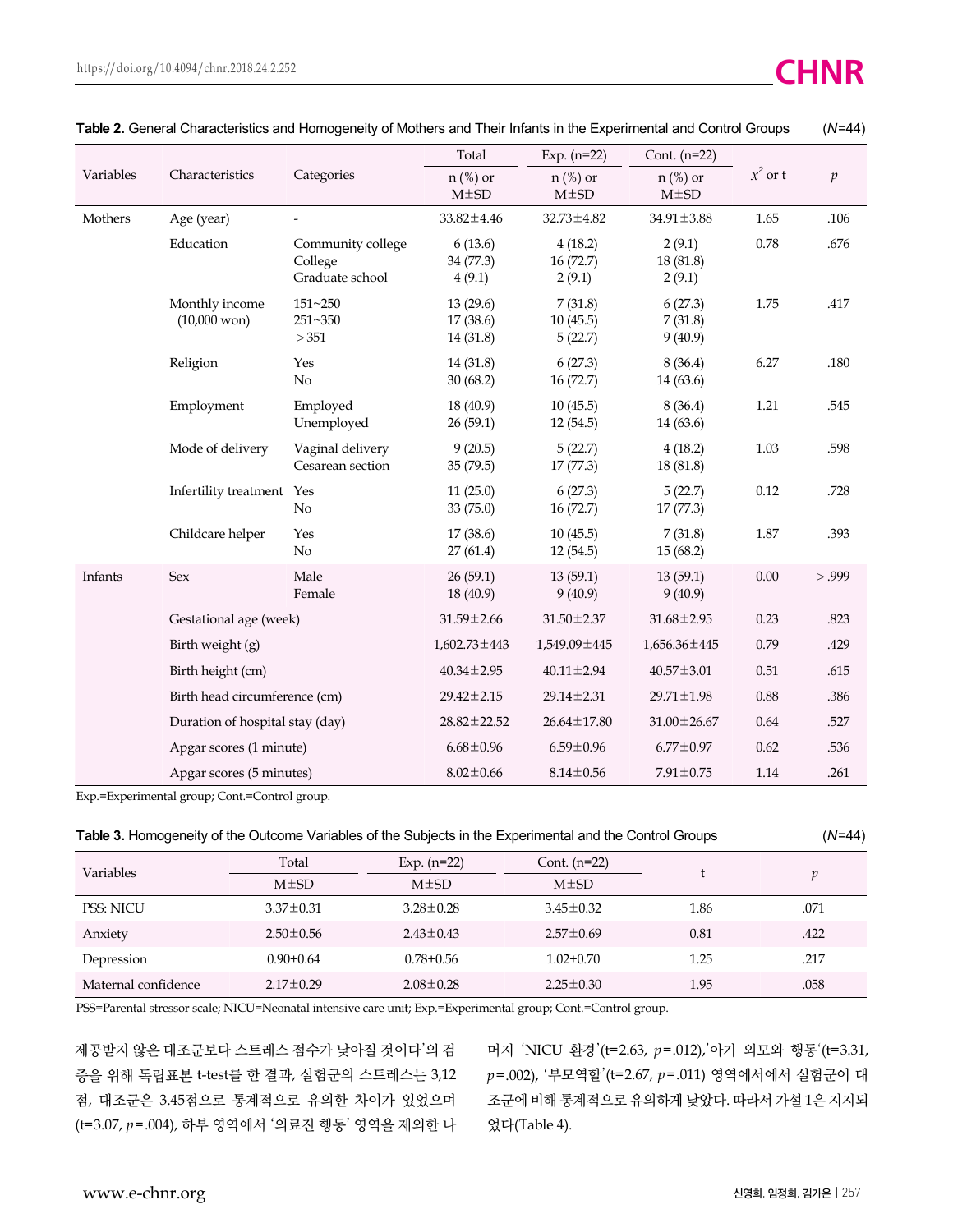가설 2 '임파워먼트 프로그램을 제공받은 실험군은 프로그램을 제공받지 않은 대조군보다 시간이 경과할수록 불안 점수가 낮아질 것이다'는 Table 5와 같이, 실험군의 불안 정도는 사전 조사와 3번 의 사후 조사에서 각각 2.43점, 2.32점, 2.33점, 1.81점으로 감소 경 향을 보였고, 대조군은 각각 2.57점, 2.65점, 2.48점, 1.95점으로 병 원 입원기간 동안에는 감소 경향을 보이지 않다가 퇴원 1개월 시점 에서는 크게 감소하였다. 반복측정 분산분석을 실시한 결과, 시간 의 변화에 따라서는 유의한 차이가 있었으나(F=20.31, *p*<.001), 집단 간(F=3.35, *p*=.074) 그리고 집단과 시간 간의 교호작용(F= 0.79, *p*=.505)이 유의하지 않은 것으로 나타나 가설 2는 기각되었다. 가설 3 '임파워먼트 프로그램을 제공받은 실험군은 프로그램을 제공받지 않은 대조군보다 시간이 경과할수록 우울 점수가 낮아질 것이다'의 경우, 실험군의 우울정도는 사전 조사에서 0.78점이었으 나, 시간이 경과함에 따라 0.51점, 0.47점, 0.22점으로 낮아졌다. 반 면 대조군은 사전 조사에서 1.02점이었으나 시간이 경과하여도 1.03, 1.28, 0.21점으로 증가 경향을 보이다가 감소하였다. 반복측정 분산 분석 결과, 집단 간(F=29.26, *p*<.001), 시간(F=9.02, *p*<.001), 집단 과 시간 간의 교호작용(F=3.76, *p*=.026) 모두 통계적으로 유의한 차이가 있는 것으로 나타나 가설 3은 지지되었다(Table 5).

가설 4 '임파워먼트 프로그램을 제공받은 실험군은 프로그램을 제공받지 않은 대조군보다 시간이 경과할수록 양육자신감 점수가 높아질 것이다'의 경우, 실험군에서 사전 조사, 사후 조사 1과 사후 조사 2는 각각 2.08점, 2.49점, 3.27점으로 큰 증가 양상을 보인 반 면, 대조군은 각각 2.25점, 2.45점, 2.96점으로 증가 양상이 미미한 정도였다. 반복측정 분산분석 결과, 집단 간(F=0.83, *p*=.368), 시간 (F=130.14, *p*<.001), 집단과 시간 간의 교호작용(F=9.05, *p*=.001) 에 유의한 차이가 있어 가설 4는 지지되었다(Table 5).

#### **논 의**

본 연구는 미숙아 어머니를 대상으로 임파워먼트 프로그램을 적용하였을 때 스트레스, 불안, 우울, 양육자신감에 미치는 효과를

| <b>Table 4.</b> Differences in Farchial Otress between the TWO Oroups |                              |                 |                 |      | $(11 - 77)$    |
|-----------------------------------------------------------------------|------------------------------|-----------------|-----------------|------|----------------|
| Variables                                                             |                              | Exp.            | Cont.           |      |                |
|                                                                       | Categories                   | $M\pm SD$       | $M\pm SD$       |      | $\mathfrak{p}$ |
| Pretest                                                               | NICU sight & sound           | $3.12 \pm 0.56$ | $3.39 \pm 0.50$ | 1.70 | .096           |
|                                                                       | Infant behavior & appearance | $3.59 \pm 0.33$ | $3.76 \pm 0.28$ | 1.85 | .072           |
|                                                                       | Parental role                | $3.22 \pm 0.39$ | $3.37 \pm 0.47$ | 1.17 | .250           |
|                                                                       | Health personnel behavior    | $3.20 \pm 0.56$ | $3.27 \pm 0.43$ | 0.50 | .618           |
|                                                                       | Total                        | $3.28 \pm 0.28$ | $3.45 \pm 0.32$ | 1.86 | .071           |
| Posttest                                                              | NICU sight & sound           | $2.95 \pm 0.58$ | $3.36 \pm 0.45$ | 2.63 | .012           |
|                                                                       | Infant behavior & appearance | $3.45 \pm 0.43$ | $3.80 \pm 0.25$ | 3.31 | .002           |
|                                                                       | Parental role                | $2.95 \pm 0.54$ | $3.36 \pm 0.48$ | 2.67 | .011           |
|                                                                       | Health personnel behavior    | $3.15 \pm 0.50$ | $3.27 \pm 0.42$ | 0.87 | .389           |
|                                                                       | Total                        | $3.12 \pm 0.38$ | $3.45 \pm 0.32$ | 3.07 | .004           |

**Table 4.** Differences in Parental Stress between the Two Groups (*N*=44)

Exp.=Experimental group; Cont.=Control group; NICU=Neonatal intensive care unit.

|  | Table 5. Anxiety, Depression, and Parenting Confidence over Time between the Two Groups | $(N=44)$ |
|--|-----------------------------------------------------------------------------------------|----------|
|--|-----------------------------------------------------------------------------------------|----------|

| Variables               | Group         | Pretest*                           | Posttest $1^{\dagger}$             | Posttest $2^{\dagger}$             | Posttest $38$                      | Source                       | F                      | $\boldsymbol{v}$           |
|-------------------------|---------------|------------------------------------|------------------------------------|------------------------------------|------------------------------------|------------------------------|------------------------|----------------------------|
|                         |               | $M\pm SD$                          | $M\pm SD$                          | $M\pm SD$                          | $M\pm SD$                          |                              |                        |                            |
| Anxiety                 | Exp.<br>Cont. | $2.43 \pm 0.43$<br>$2.57 \pm 0.69$ | $2.32 \pm 0.49$<br>$2.65 \pm 0.49$ | $2.33 \pm 0.51$<br>$2.48 \pm 0.53$ | $1.81 \pm 0.41$<br>$1.95 \pm 0.49$ | Group<br>Time<br>$G^{\ast}T$ | 3.35<br>20.31<br>0.79  | .074<br>< 0.001<br>.505    |
| Depression              | Exp.<br>Cont. | $0.78 \pm 0.56$<br>$1.02 \pm 0.70$ | $0.51 \pm 0.45$<br>$1.03 \pm 0.63$ | $0.47 \pm 0.32$<br>$1.28 \pm 0.43$ | $0.22 \pm 0.76$<br>$0.21 \pm 0.25$ | Group<br>Time<br>$G^*T$      | 29.26<br>9.02<br>3.76  | < 0.001<br>< 0.001<br>.026 |
| Parenting<br>confidence | Exp.<br>Cont. | $2.08 \pm 0.28$<br>$2.25 \pm 0.30$ | $\qquad \qquad \blacksquare$       | $2.49 \pm 0.43$<br>$2.45 \pm 0.43$ | $3.27 \pm 0.25$<br>$2.96 \pm 0.29$ | Group<br>Time<br>$G^*T$      | 0.83<br>130.14<br>9.05 | .368<br>< 0.001<br>.001    |

\*One to three days after admission; <sup>†</sup>One to three days before discharge; <sup>†</sup>One to three days after discharge; <sup>§</sup>At one month after discharge; Exp.=Experimental group; Cont.=Control group; G\*T=Group\*Time.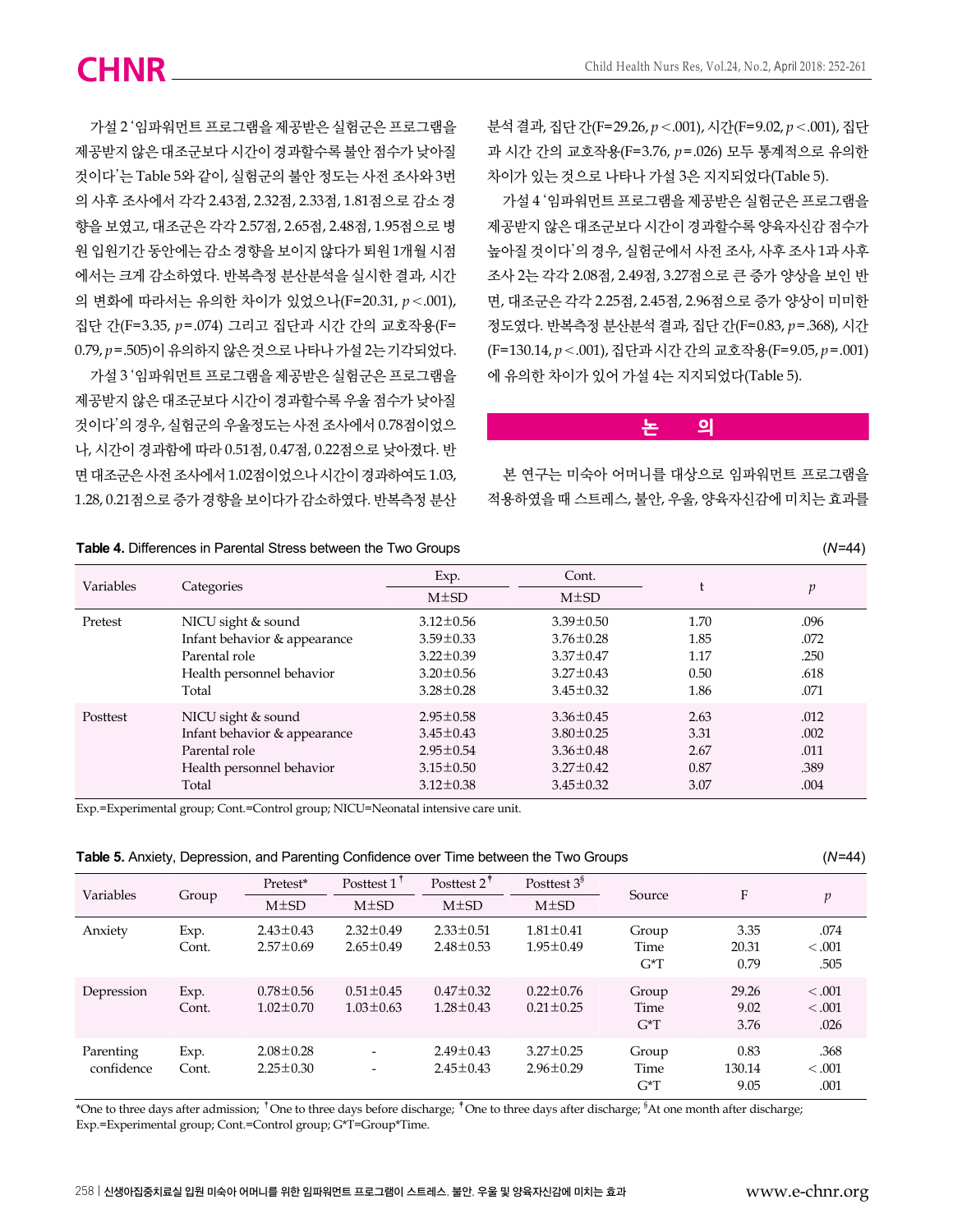확인하기 위해 수행되었다.

첫째, 본 연구의 임파워먼트 프로그램은 미숙아 어머니의 스트 레스를 완화시키는 효과가 있는 것으로 확인되었다. 이는 미숙아 입원 초기부터 퇴원 후 1개월까지 총 7회에 걸친 체계적인 정보제 공과 기술적 지원 그리고 중재 때마다 심리적 지지 제공이 어머니 의 스트레스를 줄이는 데에 기여한 것으로 사료된다. 선행연구[7, 21]에서도 중재를 받은 실험군이 대조군에 비해 스트레스가 유의 하게 감소하였다고 보고하고 있어 본 연구결과를 지지하고 있다. 부모 스트레스의 하부영역을 비교했을 때, 실험군은 'NICU 환경,' '아기 외모와 행동,' '부모역할' 영역에서 대조군보다 통계적으로 유의하게 감소하였으나, '의료진 행동' 영역에서는 실험군과 대조 군 간에 유의한 차이가 없었다. Abdeyazdan 등[7]의 연구에서는 부모 스트레스의 모든 하부 영역에서 실험군이 대조군에 비해 유 의하게 감소하는 효과가 있었다고 보고한 반면 Melnyk 등[22]의 연구에서는 실험군이 대조군에 비해 '아기 외모와 행동', '의료진 행동'에 대한 스트레스는 감소되었으나, 'NICU 환경'과 '부모역 할' 영역에서는 대조군과 차이가 없었다고 하였다. 임파워먼트 프 로그램이 전반적으로 부모 스트레스를 완화하는 효과가 있지만, 연구마다 하부 영역에서 차이를 보이는 이유는 의료체계와 문화적 차이 때문으로 사료된다. 미숙아 입원으로 인해 스트레스를 심하 게 받은 어머니는 미숙아 퇴원 1년 후에도 여전히 심리적 디스트레 스(distress)가 남아있고, 아기에 대한 걱정이 많고, 아기가 매우 약 하다고 생각한다[23]는 것을 고려할 때 미숙아 입원 초기부터 조기 중재를 통해 부모 스트레스를 완화시켜주는 것이 매우 중요하다고 사료된다. 한편 본 연구대상자들은 다른 나라 연구결과에 비해 스트 레스가 매우 높게 나타났다. 인도의 Ashwani, Rekha와 Kumar [24]의 연구나 오스트레일리아의 Turner, Chur-Hansen, Winefield, Stanners [25]의 연구에서 동일한 도구로 측정했을 때 미숙아 부모 들은 부모 스트레스 정도가 문항 평균 각각 1.47~2.48점, 1.71~2.96 점인 반면 본 연구대상 미숙아 어머니들의 스트레스는 3.12~3.76 점으로 매우 높게 나타났다. 이런 차이는 문화적인 차이도 있겠지 만 본 연구에 참여한 대상자가 모두 전문대졸 이상으로 고학력이 었으며, 평균 33.82세의 고령 초산모이었던 점이 결과에 영향을 미 쳤으리라 본다.

둘째, 본 연구의 프로그램이 미숙아 어머니의 불안감을 감소시 키는 효과는 나타나지 않았다. 본 연구에서 실험군이나 대조군 간 에 통계적으로 유의한 차이는 없었으나, 대조군이 대체로 높은 경 향을 보였다. 실험군은 중재 후 1, 2차 사후 조사에서 임상적 불안 절단점(문항 평균 2.55점)을 초과하지 않았으나, 대조군은 1차 사 후 조사에서 임상적 우울 절단점보다 높은 점수를 보였다가 2차 사 후 조사에서도 절단점에 가까운 점수를 보임으로써 미숙아 입원

기간 내내 심각한 수준의 불안을 겪는 것으로 나타났다. 이는 본 연 구대상자들의 스트레스 수준이 다른 선행연구결과들[25,26]보다 높은 것과 관련이 있을 것으로 사료된다. Glasheen, Richardson, Fabio [26]도 스트레스가 높을 때 불안이 더 높아진다고 하였다. 퇴 원 한 달째는 두 군 모두 불안이 감소하였는데 이는 미숙아 어머니 로서의 새로운 역할 적응과 시행착오를 통한 학습경험 때문으로 사료된다. Pace 등[4]과 Melnyk 등[22]도 미숙아 입원 초기에는 미숙아 어머니의 불안이 높았다가 시간이 경과하면서 불안 수준도 낮아졌다고 보고 하였다.

셋째, 본 연구의 임파워먼트 프로그램은 미숙아 어머니의 우울 점수를 감소시키는 효과가 있는 것으로 확인되었다. 이는 본 연구 의 임파워먼트 프로그램이 미숙아의 입원 초기부터 교육과 실습 및 지지를 통해 심리적 무기력에서 벗어나서 자신감을 얻게 하였 기 때문으로 사료된다. 실험군은 사전 조사에서 임상적 우울(문항 평균 0.8점) 수준에 가까웠으나, 중재 후 1차와 2차 사후 조사에서 는 거의 절반 수준으로 감소하였다. 반면 대조군은 사전 조사와 1,2 차 사후 조사 모두 임상적 우울 절단점을 초과하였고, 특히 미숙아 의 퇴원 직후인 2차 사후 조사 때 가장 높았다. Pace 등[4]도 미숙아 입원 초기에 40%의 어머니들이 심각한 수준의 임상적 우울 증상 을 보였다고 하였다.

넷째, 본 연구의 프로그램은 미숙아 어머니의 양육자신감을 증 가시키는 효과가 있는 것으로 확인되었다. 이러한 결과는 중재 프 로그램을 제공받은 미숙아 어머니들에서 양육자신감이 높게 나타 난 Song, Park과 Joo [27]의 연구결과와 일치하였다. 실험군의 경 우 시간이 경과함에 따라 양육자신감이 크게 증가하는 양상을 보 이는 반면, 대조군은 증가 양상이 미미한 정도였다. 이는 실험군에 게 입원 초기부터 미숙아의 생리, 행동 특징과 미숙아 양육에서 예 상되는 문제들에 대한 지식과 기술들을 교육하고 정서적 지지를 제공함으로써 양육자신감이 향상된 것으로 사료된다.

미숙아 어머니들은 미숙아의 출산과 입원 시점부터 스트레스와 불안을 겪다가, 퇴원 후에는 전문가의 도움 없이 갑자기 미숙아의 모든 양육책임을 홀로 지는 상황에서 절망감을 느끼게 된다. 미숙 아 어머니의 적극적인 양육의지와 주변의 지지가 미숙아의 최적의 성장 발달을 도모하는 데에 매우 중요하다[28]. 따라서 본 연구자 는 미숙아 어머니를 위한 임파워먼트 프로그램을 개발하여 미숙아 의 NICU 입원 초기부터 적용하였다. 이는 궁극적으로 미숙아의 긍정적 성장 발달과 긍정적 부모-자녀 유대 관계로의 발전에 기여 할 것으로 사료된다. 하지만 본 연구에서는 일개 병원의 미숙아 어 머니를 대상으로 하였으므로 확대 해석하기에 무리가 있으므로 일 반화를 위한 추가연구와 임파워먼트가 발휘되는 지속기간을 확인 하는 연구가 필요할 것으로 생각된다.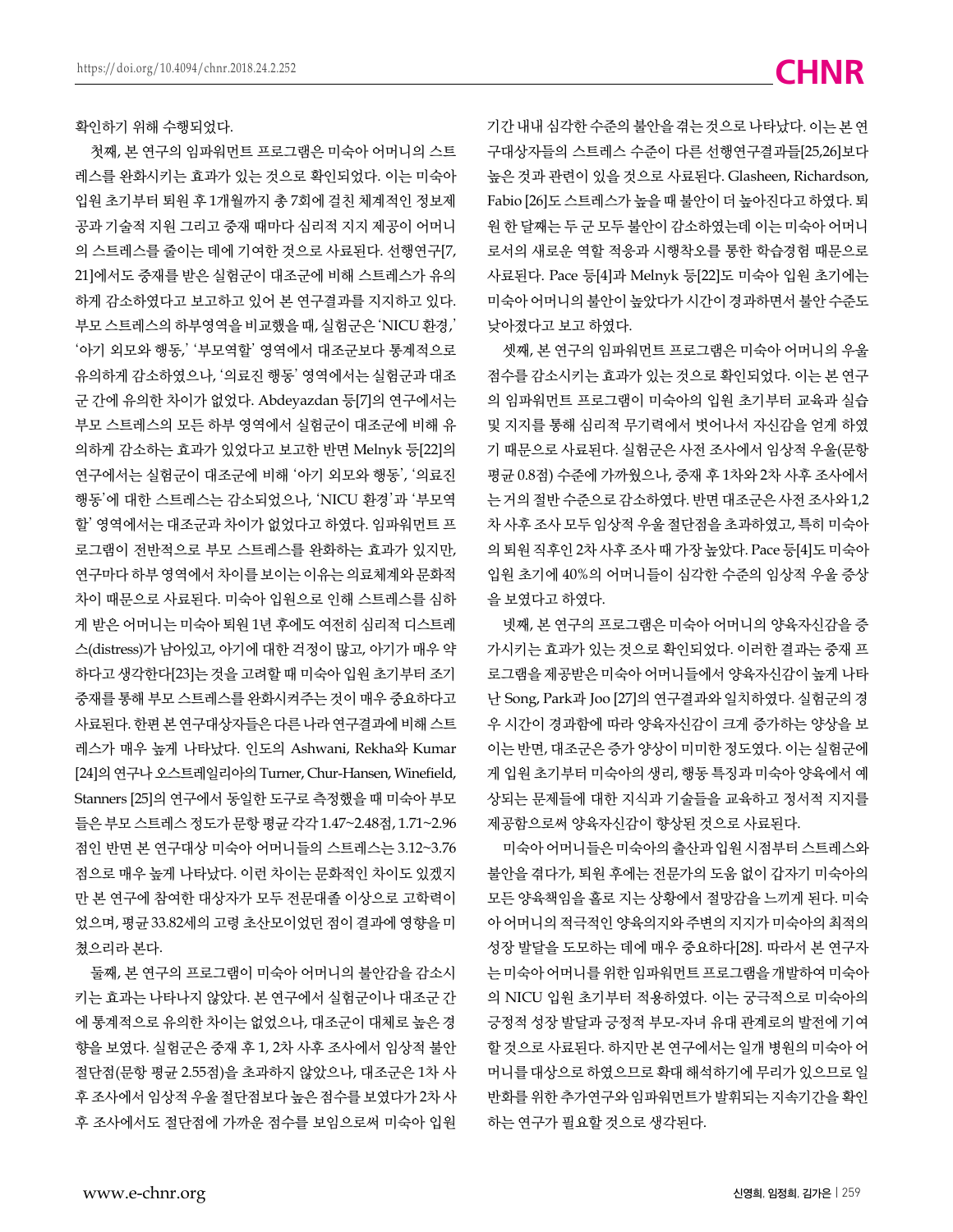### **결 론**

본 연구는 NICU에 입원한 합병증이 없는 재태기간 37주 미만, 출생 시 체중 1,000 g~2,500 g의 경증 미숙아 어머니를 위해 임파 워먼트 프로그램을 제공하고 그 효과를 부모 스트레스, 불안, 우울, 양육자신감으로 측정한 결과, 실험군 어머니들의 부모 스트레스 와 우울은 낮추고, 양육자신감을 증진하는 효과가 있었으나 불안 완화에는 효과가 없는 것으로 결론을 얻었다. 본 연구의 임파워먼 트 프로그램을 통한 미숙아 어머니들의 심리적 개선과 양육자신감 은 간호사의 주목을 받을만한 성과라고 사료된다. 다만 본 연구에 서는 일개 병원의 미숙아 어머니를 대상으로 하였으므로 연구결과 의 타당성을 높이기 위한 추가연구가 필요하며, 본 연구에서는 임 파워먼트 프로그램의 효과를 어머니 측면에서만 검토하였으므로, 추후 미숙아에게 미치는 영향도 추가하여 검토할 것을 제언한다.

#### Conflict of interest

No potential or any existing conflict of interest relevant to this article was reported.

### **REFERENCES**

- 1. Statistics Korea. Final results of birth statistics in 2015 [Internet]. Seoul: Statistics Korea; 2016 [cited 2017 May 17]. Available from: http://kostat.go.kr/portal/eng/pressReleases/8/10/index. board?bmode=read&bSeq=&aSeq=356403&pageNo=1&row-Num=10&navCount=10&currPg=&sTarget=title&sTxt.
- 2. Trombini E, Surcinelli P, Piccioni A, Alessandroni R, Faldella G. Environmental factors associated with stress in mothers of preterm newborns. Journal of Acta Paediatrica. 2008;97(7):894-898. https://doi.org/10.1111/j.1651-2227.2008.00849.x
- 3. Davis L, Edwards H, Mohay H, Wollin J. The impact of very premature birth on the psychological health of mothers. Early Human Development. 2003;73(1-2):61-70. https://doi.org/10.1016/S0378-3782(03)00073-2
- 4. Pace CC, Spittle AJ, Molesworth CM, Lee KJ, Northam EA, Cheong JL, et al. Evolution of depression and anxiety symptoms in parents of very preterm infants during the newborn period. JAMA Pediatrics. 2016;170(9):863-870.

https://doi.org/10.1001/jamapediatrics.2016.0810

5. Feeley N, Gottlieb L, Zelkowitz P. Mothers and fathers of very lowbirthweight infants: Similarities and differences in the first year after birth. Journal of Obstetric, Gynecologic, & Neonatal Nursing. 2007;36(6):558-567.

https://doi.org/10.1111/j.1552-6909.2007.00186.x

- 6. Treyvaud K, Doyle LW, Lee KJ, Roberts G, Lim J, Inder TE, et al. Social-emotional difficulties in very preterm and term 2 year olds predict specific social-emotional problems at the age of 5 years. Journal of Pediatric Psychology. 2012;37(7):779-785. https://doi.org/10.1093/jpepsy/jss042. Epub 2012 Mar 9
- 7. Abdeyazdan Z, Shahkolahi Z, Mehrabi T, Hajiheidari M. A family support intervention to reduce stress among parents of preterm infants in neonatal intensive care unit. Iranian Journal of Nursing & Midwifery Research. 2014;19(4):349-353.
- 8. Kim Y. Effects of a breast-feeding empowerment program on exclusive breast-feeding. Journal of Korean Academy of Nursing. 2009;39(2):279-287. https://doi.org/10.4040/jkan.2009.39.2.279
- 9. Kang JS, Choi SY, Ryu EJ. Effects of a breastfeeding empowerment programme on Korean breastfeeding mothers: A quasi-experimental study. International Journal of Nursing Studies. 2008;45(1):14- 23. https://doi.org/10.1016/j.ijnurstu.2007.03.007
- 10. Kwon H, Kwon M. Effect of discharge education program for mothers of premature infants on maternal role confidence and parenting stress. Journal of Korean Academy of Child Health Nursing. 2007;13(1):58-65.
- 11. Choi HS, Shin YH. Effects on maternal attachment, parenting stress, and maternal confidence of systematic information for mothers of premature infants. Child Health Nursing Research. 2013; 19(3):207-215. https://doi.org/10.4094/chnr.2013.19.3.207
- 12. Miles MS, Funk SG, Carlson J. Parental stressor scale: Neonatal intensive care unit. Nursing Research. 1993;42(3):148-152.
- 13. Faul F, Erdfelder E, Lang AG, Buchner A. G\*Power 3: A flexible statistical power analysis program for the social, behavioral, and biomedical sciences. Behavior Research Methods. 2007;39(2):175-191. https://doi.org/10.3758/bf03193146
- 14. Jeon CS. Family stress, resiliency and adaptation perceived by parents of the hospitalized prematurity in NICU [dissertation]. Seoul: Hanyang University; 2011. p. 1-92.
- 15. Kim JT, Shin DK. A study based on the standardization of the STAI for Korea. The New Medical Journal. 1978;21(11):69-75.
- 16. Spielberger CD, Gorsuch RL, Lushene RE. Manual for the State-Trait Anxiety Inventory: STAI. 10st ed. California: Palo Alto, Consulting Psychologists Press; 1970. p. 24.
- 17. Radloff LS. The CES-D Scale: A self-report depression scale for research in the general population. Applied Psychological Measurement. 1977;1(3):385-401.

https://doi.org/10.1177/014662167700100306

- 18. Cho MJ, Kim KH. Diagnostic validity of the CES-D (Korean version) in the assessment of DSM-III-R major depression. Journal of The Korean Neuropsychiatric Association. 1993;32(3):381-399.
- 19. Lederman RP, Weingarten CG, Lederman E. Postpartum self-evaluation questionnaire: Measures of maternal adaptation. Birth Defects Original Article Series. 1981;17(6):201-231.
- 20. Lee YE. An experimental study on the impact of an agreement on the means to achieve nursing goals in the early postpartum period